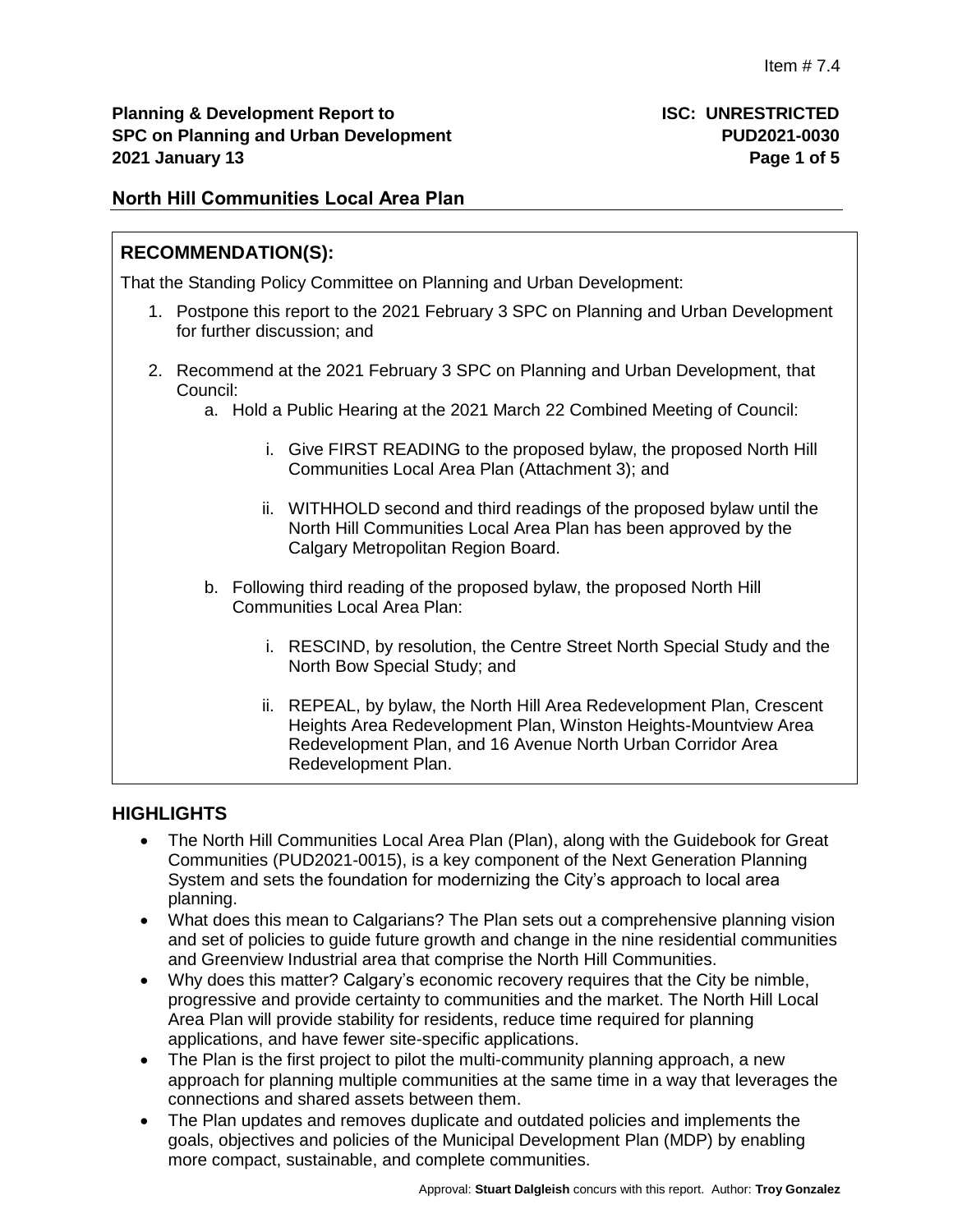#### **Planning & Development Report to ISC: UNRESTRICTED SPC on Planning and Urban Development PUD2021-0030**

### **North Hill Communities Local Area Plan**

- The Plan sets out a land use framework that will realize development and investment around the future Green Line Light Rail Transit (LRT) station ensuring greater numbers of people can live and work in close proximity to this major piece of transit infrastructure.
- The Plan was referred back to Administration in 2020 July 27 (PUD2020-0739 North Hill Communities Local Area Plan Referral for Additional Direction) for revisions to ten items as well as to align with concurrent revisions to the Guidebook including to the urban form classification system.
- Strategic Alignment to Council's Citizen Priorities: A city of safe and inspiring neighbourhoods
- Background and Previous Council Direction is included as Attachment 1.

## **DISCUSSION**

The Plan is part of a group of interconnected planning initiatives which work together under Next Generation Planning– meeting the goals of the Municipal Development Plan/Calgary Transportation Plan and successfully planning for 2 million people. The Plan is one implementable policy towards planning a great Calgary. See Attachment 2 for an overview of the Next Generation Planning system.

Since 2020 July Council, Administration has worked with targeted external stakeholders to revise the Plan in response to Council's direction. That direction included ten specific items which are provided below, with more detailed descriptions and revisions included in Attachment 4:

- Alignment with the Guidebook for Great Communities;
- Alignment with the approved Green Line LRT;
- Additional local historical context and character:
- Better recognition and policies to protect the urban tree canopy;
- Identifying opportunities for placemaking and public realm improvements;
- Exploring parks and open space frontages;
- Identifying opportunities for additional commercial clusters, Neighbourhood Activity Centres, and mixed-use streets;
- Provisions for on-street parking;
- Identifying mobility corridors; and
- Including policies for improvements within road rights-of-way setbacks

Administration addressed the items by revising and adding new content and policies to several key sections of the Plan. The scope of work included working in parallel with the Guidebook team to test and apply the revised urban form categories and ensure policy alignment between the two documents. This work resulted in some of Council's direction being addressed through Guidebook revisions such as the parks and open space frontages, as well as greater clarity on expected mixed-use outcomes for neighbourhood urban form categories that apply on mixeduse streets throughout the Plan area. Both teams also worked together to visually align the documents which resulted in a new layout and images for the Plan.

Other significant changes made to the Plan include a new station area section that provides improved policy guidance for development around future Green Line LRT stations including minimum building heights in key areas. With the assistance of a local historian, more local historical context was added including better recognition of Indigenous history and historic urban development in the area. The Heritage Guideline Areas section was updated to identify historic neighbourhoods within the plan area and align with scheduled heritage policy tools work slated

# **Page 1 of 5**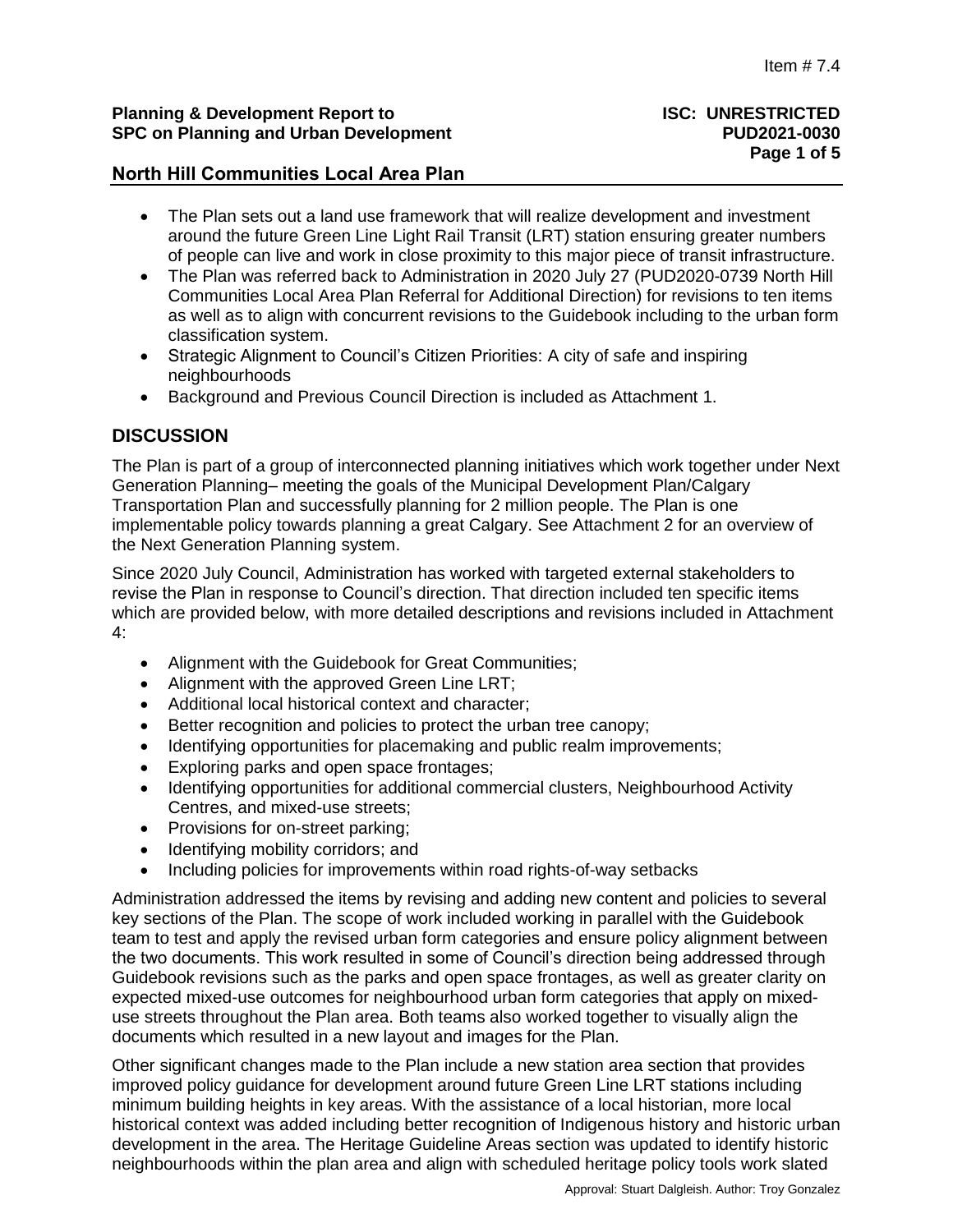## **North Hill Communities Local Area Plan**

to begin in 2021. Policies for protecting the urban tree canopy were added, including a new urban forest implementation option that identifies tree canopy coverage targets for the plan area and measures to help achieve those.

To better identify opportunities for placemaking and public realm improvements, Chapter 3: Supporting Growth was rewritten to add eleven 'big moves' for supporting growth. This includes new strategic direction for investments and improvements in important parks, open spaces, and civic facilities such as Balmoral Circus, Crescent Heights Park, and Confederation Park as well as mobility improvements such as the Green Line LRT and pathways and cycling network.

Finally, additional mobility policies and content were added to align the plan with the 5A network identified in the updated Calgary Transportation Plan as well as new policies for improvements within road rights-of-way setbacks. An action item was also included to review and revise the plan following key transportation studies in the area including the Green Line North Mobility Study and Notice of Motion for bylaw setbacks review with focus on considering on-street parking on Main Streets and activity centres.

# **STAKEHOLDER ENGAGEMENT AND COMMUNICATION (EXTERNAL)**

- ☒ Public Engagement was undertaken
- ☐ Public Communication or Engagement was not required
- ☒ Public/Stakeholders were informed
- ☒ Stakeholder or customer dialogue/relations were undertaken

Two series of engagement sessions were held with targeted stakeholders to present and gather feedback on the Plan revisions. The stakeholders included 'alumni' from the North Hill Communities Working Group, community associations, business improvement areas, and industry representatives. The first sessions were held in 2020 September and October where Administration reviewed draft revisions with stakeholders and discussed and gathered input for consideration. Feedback from these sessions informed subsequent revisions to the Plan. In 2020 December, follow-up sessions were held to present further revisions to the Plan, outline key themes heard from the previous sessions and how the feedback was incorporated or not, and provide a final opportunity for comments. Feedback gathered from both series of engagement sessions informed the proposed Plan included in this report. Attachment 5 summarizes and provides more information on the engagement undertaken as part of this work.

## Calgary Planning Commission (CPC) workshop

On 2020 November 5, Administration had a closed session workshop with members of the Calgary Planning Commission to review draft revisions to the Plan. Commissioners were supportive of the changes and provided a range of comments that informed subsequent revisions. Attachment 6 provides a summary of key themes from that session as well as Administration's response.

# **IMPLICATIONS**

## **Social**

The Plan establishes a long-term vision for accommodating growth and change in the North Hill Communities with the goal of creating more diverse and equitable communities for Calgarians. By providing for varied housing and business opportunities, people can choose to live and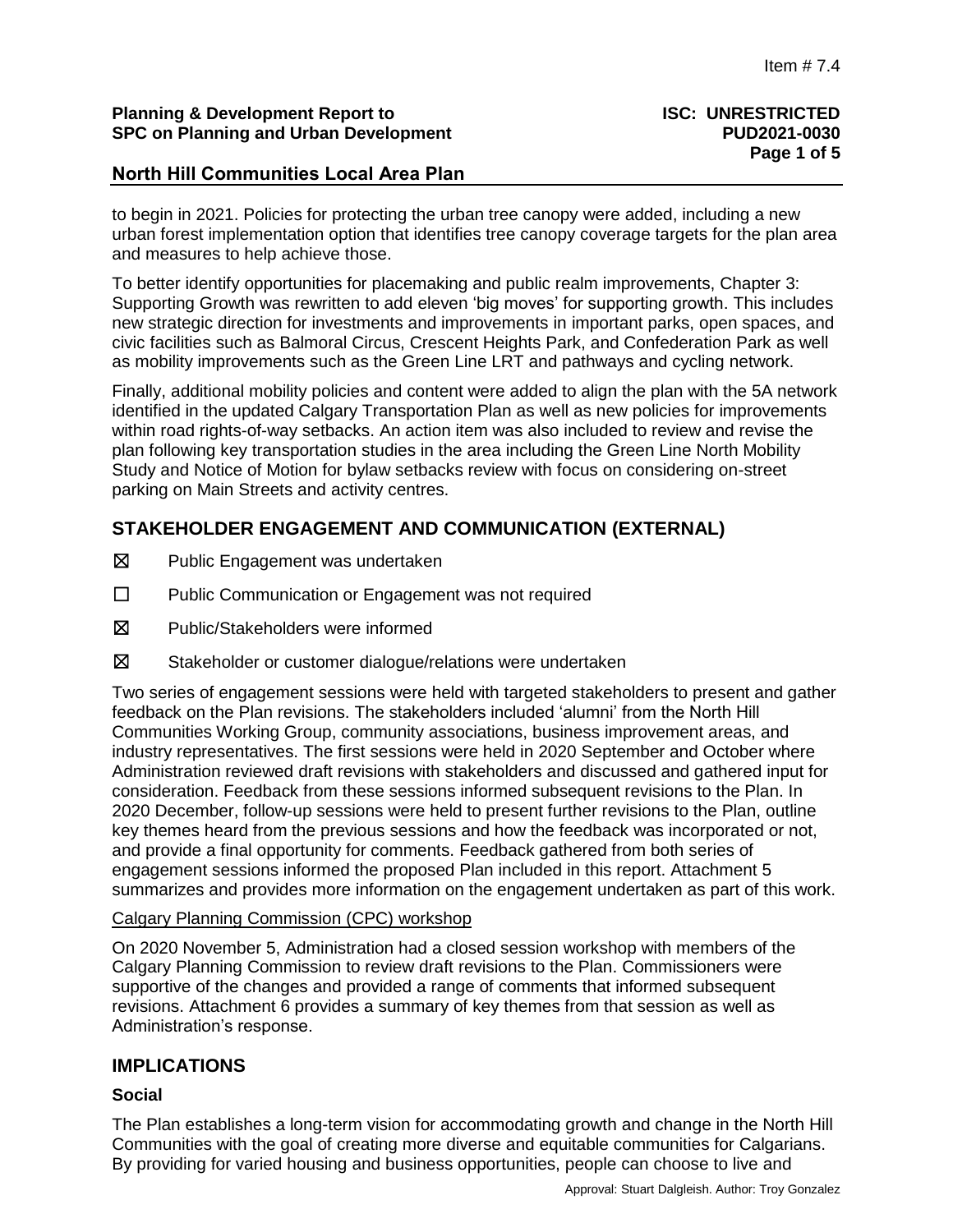### **Planning & Development Report to <b>ISC: UNRESTRICTED SPC on Planning and Urban Development PUD2021-0030**

# **North Hill Communities Local Area Plan**

operate businesses in the North Hill Communities regardless of income, cultural background, gender or age.

#### **Environmental**

The Plan enables more compact, sustainable, complete communities. This includes providing opportunities for a greater number of people to live, work, and play in proximity to varied mobility options including walking, cycling, and transit. The Plan promotes climate resiliency through policies requiring exploration of renewable and low-carbon technologies for large comprehensive planning sites as well as development policies for sites in the Nose Creek subwatershed. Council directed revisions to the Plan also include additional policies and direction to protect and grow the urban tree canopy.

#### **Economic**

Economic recovery and attracting new businesses are critical to Calgary being able to provide for diverse communities, varied housing choices, investment opportunities and growth. The Plan will provide for greater development certainty, economic investment, and housing options throughout the North Hill Communities. This will not only help support existing businesses and attract new businesses along the area's four Main Streets but also help facilitate investment and development to support the Green Line LRT and Bus Rapid Transit (BRT) in the area. Calgary's recovery requires that the City be nimble and progressive so that we can continue to evolve with our development sector, reduce time required for planning applications, and have fewer sitespecific applications. The Plan represents a necessary step towards realizing those goals and providing modern, streamlined policy that will create a more inclusive and equitable city that retains and attracts residents and businesses.

## **Service and Financial Implications**

No anticipated financial impact

# **RISK**

There are several risks should the Plan not be approved. As a pilot-project for the multicommunity planning approach and a key implementation tool for other projects within the Next Generation Planning System, further delays or failure to approve the Plan would mean Administration may have to re-evaluate the Next Generation Planning program and particularly the future of local area plans. Developing heritage policy tools for the North Hill Communities, as directed by Council, for the Heritage Conservation Tools and Incentives would similarly be impacted, particularly in the North Hill Communities area. Finally, there could also be impact to developing and alignment of the two-year pilot tax-uplift funding tool for growth-related investment in the public realm and local infrastructure approved as part of the Established Areas Growth and Change Strategy for the North Hill Communities.

# **ATTACHMENTS**

- 1. Previous Council Direction, Background
- 2. Next Generation Planning System
- 3. Proposed North Hill Communities Local Area Plan
- 4. Council Direction and Plan Revisions Summary
- 5. Engagement Summary Report
- 6. Calgary Planning Commission Review Administration Follow-up
- 7. **Public Submissions to Committee**